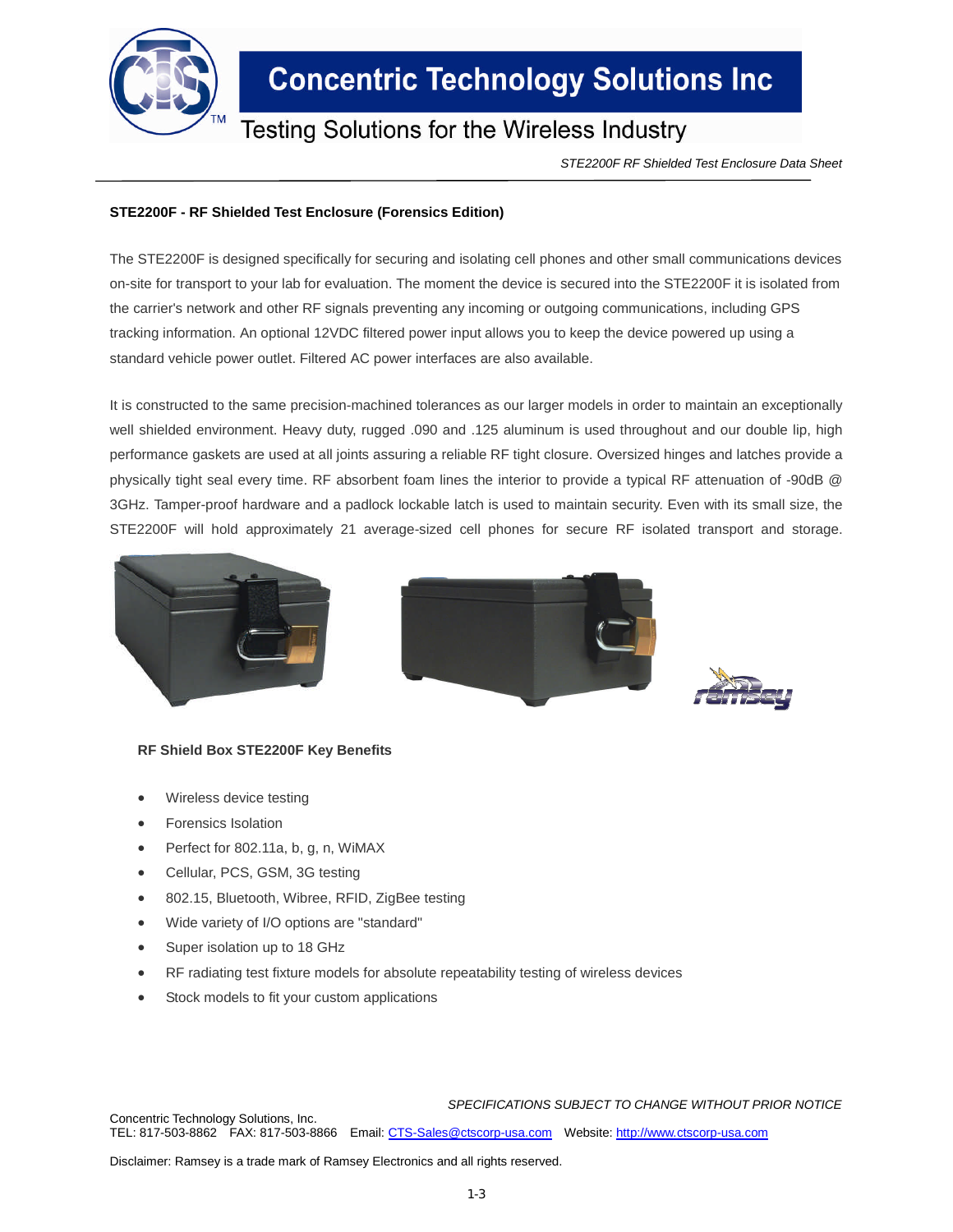

# **Concentric Technology Solutions Inc**

## Testing Solutions for the Wireless Industry

*STE2200F RF Shielded Test Enclosure Data Sheet*

### **RF Shield Box STE2200 Specifications**

- RF absorbent foam liner
- Exclusive double lip RF tight gasket
- Isolation:
	- o -100dB @ 1GHz
	- o -90dB @ 3GHz
	- o -80dB @ 6GHz
- Dimension:
	- o Outside: 4.5"H x 7.25"W x 9.75"D
	- o Inside: 3.25"H x 6"W x 8.5"D